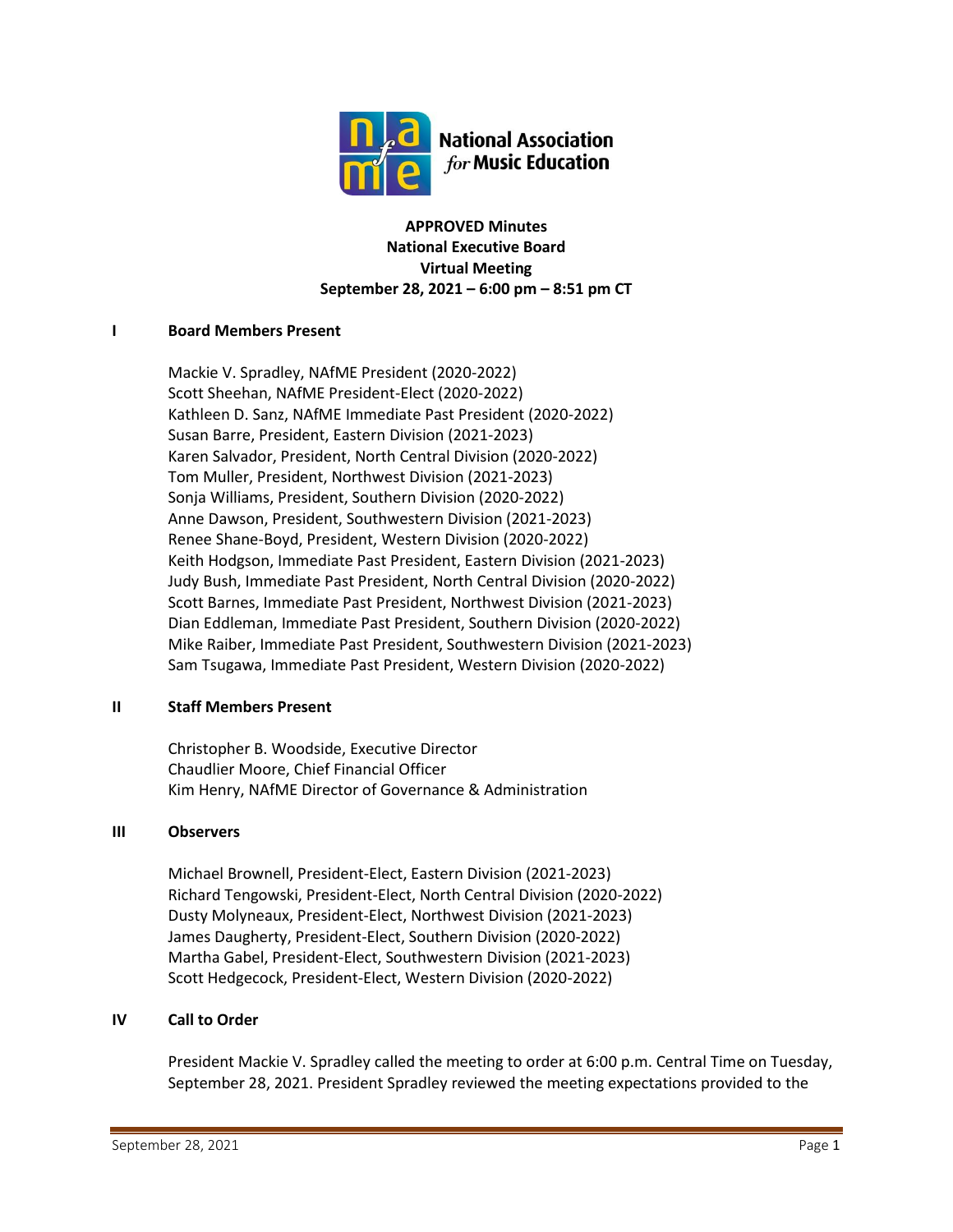board that would be in place for the remainder of her Presidency. The meeting norms included decorum that is outlined in policy I.K.001 Governance Code of Conduct.

#### **V Review and Adoption of Agenda (Appendix A)**

IT WAS MOVED BY SALVADOR, SECONDED BY WILLIAMS, AND CARRIED, BARRE, MULLER, EDDLEMAN, AND *TSUGAWA ABSTAINING, TO ADOPT THE AGENDA AS AMENDED, INCLUDING THE CONSENT AGENDA, REMOVING THE NAFME INNOVATIONS COUNCIL SOUTHERN DIVISION APPOINTMENT, AND ADDING MATTERS ARISING, WITH FLEXIBILITY AS DIRECTED BY THE PRESIDENT:*

- *APPROVAL OF CHAIR-ELECT, COUNCIL OF STATE EDITORS*
- *APPROVAL OF NAFME COUNCIL INTERIM APPOINTMENTS BY DIVISION*
- *APPROVAL OF NAFME COUNCIL INTERIM APPOINTMENTS – MEMBERS-AT-LARGE*
- *APPROVAL OF MEJ EDITORIAL COMMITTEE INTERIM APPOINTMENT*

#### **VI Reports**

## **A Report of Chair, Executive Committee**

President Spradley asked Chief Financial Officer Mr. Moore to provide the financial report for the board. Mr. Moore reviewed the statements of activity for the board. Mr. Moore reviewed for the board the mitigating circumstance of the Delta variant of the COVID-19 pandemic in the month of August. Executive Director Christopher Woodside noted the unusual membership behavior during fiscal year 2020-2021 makes it difficult to project what will happen month to month in fiscal year 2021-2022. Staff is reminded each month when reviewing activity to date that this fluctuation still exists, and the organization needs to remain thoughtful about resources for the membership.

President Spradley asked Mr. Moore to review the process for obtaining a new auditor as required by NAfME Policy III.B.001 NAfME Finances. Mr. Moore noted the policy requires NAfME to consider a different auditing entity at least every five years. The NAfME Finance Committee considered this decision in 2019 as required and determined to retain the same auditor, who was already familiar with our internal systems which would be helpful while there was a change in the NAfME membership system. The Finance Committee agreed to revisit this decision again this year. Staff sent out 22 Requests for Proposals (RFP) for consideration by the Finance Committee.

## *IT WAS MOVED BY SHEEHAN, SECONDED BY BARNES, AND CARRIED UNANIMOUSLY TO APPOINT THE AUDITING FIRM OF F.S. TAYLOR AND ASSOCIATES, P.C., PER POLICY III.B.001 NAFME FINANCES.*

President Spradley asked the board to review the remaining informational items on the board agenda which include the 2023 Eastern Division Conference Memorandum of Understanding (MOU) with NYSSMA.

President Spradley provided a report on the RESPECT Project. Working in partnership with One Community and In Session Talks, NAfME's team of subject matter experts created 15 discussion guides and lesson plans for music programs for middle and high school students. Through a series of master classes with celebrated performers,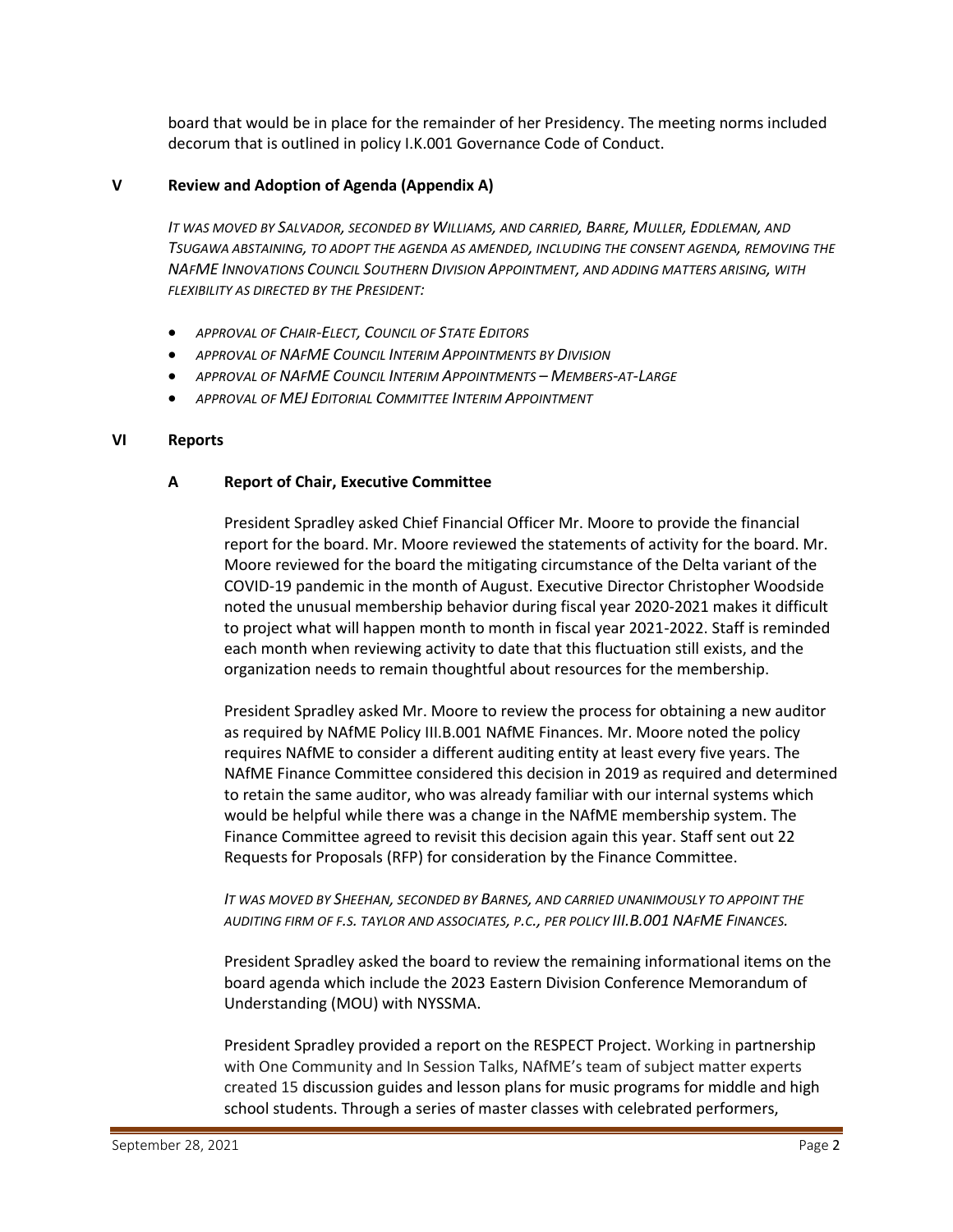composers, music industry professionals, and high-achieving women of color, this initiative aims to close the equity gap for racially minoritized youth from historically excluded communities by creating educational and inspiring content supporting music education, broadening the horizons and aspirations for young people, and inspiring the next generation of artists and leaders. Each video is accompanied by a discussion guide and survey link. The downloadable guides provide questions for facilitating conversations in classrooms and groups.

President Spradley provided an update from the Equity Committee. The Equity Committee is planning to meet later this week and then will invite State MEA Equity Committee members to meet with the NAfME Equity Committee once a month to share successes and resources with each other. President Spradley informed the board about the creation of the Diversity in Repertoire Task Force, headed by Rob Deemer, Chair of the Music Composition Council. Dr. Deemer has begun the selection of members of the task force and this work will begin moving forward.

President Spradley led a discussion with the board regarding the ongoing equity work of the organization as well as the strategic plan work following the 2021 National Assembly (NASS). NASS was an opportunity to bring many voices together to begin the work of writing the strategic plan. The board discussed the question of how important the NAfME strategic plan is to the State MEAs. Responses noted the strategic plan is important to an organization to ensure its viability, it is something to carefully monitor over time but should not necessarily be recreated, it can provide a very clear picture of what the organization stands for so the Divisions and State MEAs can support it, it can guide an organization and flow down to the Divisions and State MEAs and help bring us together. The board discussed different ways of how to start the work on a strategic plan and how to craft the strategic plan through the lens of equity. It was noted that questions in advance of the work on the strategic plan could be helpful to provide a way for the states to give their opinions, it would be beneficial to involve more State MEA leaders so they are part of the process as well as K-12 teachers. The board also noted the significance of the findings of the Cook Ross Report and how many changes have been implemented at NAfME because of the report, and how much work was still left to be done. Much of the conversation revolved around the importance of equity work of the association and how to best reflect that.

*IT WAS MOVED AS AMENDED BY SALVADOR, SECONDED BY HODGSON, AND CARRIED UNANIMOUSLY TO APPROVE THAT NAFME USE EQUITY AS THE LENS TO GUIDE THE STRATEGIC PLANNING INITIATIVES AND ACTIVITIES OF THE ORGANIZATION.*

President Spradley led a discussion with the board about two revisions to the NAfME Bylaws: expanding the size of the board by adding two members of the Equity Committee with full voting rights, and making the Equity Committee a standing committee. These actions would help establish the importance of the equity work of the organization. President Spradley and staff have drafted revisions to the NAfME Bylaws that will be provided to the board for review. President Spradley would like to plan town halls with each Division to discuss the proposed bylaw revisions before a vote in January 2022. The board discussed how the two Equity Committee members would be selected for the NEB, either by election or appointment. President Spradley discussed with the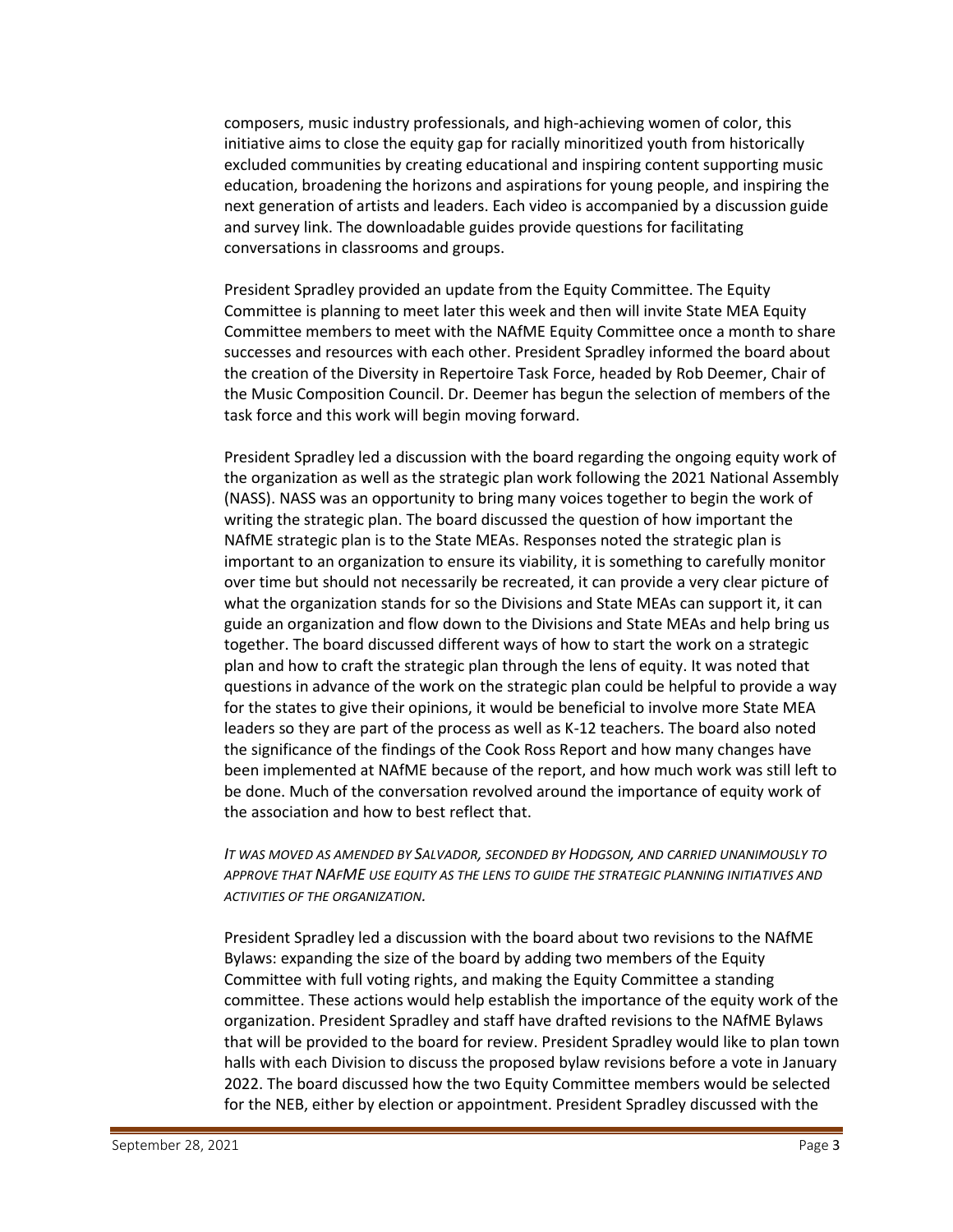board these two Equity Committee members would be appointed to the board. The board provided questions for consideration as these revisions were finalized. Scott Hedgecock, Western Division President-Elect, requested the board consider a further revision to the bylaws that would allow NEB Observers to become full voting members of the NEB. The board discussed the possibilities of this request and staff confirmed further revisions could be drafted for review by Counsel and the board.

## **B Report of NEB Liaisons**

President Spradley asked the board to review the reports of the NEB Liaisons.

## **C Report of the Chair, SRME**

President Spradley asked the board to review the Oxford Symposium Report. In 2019, NAfME agreed to sponsor the Oxford Symposium on the History of Music Education per the request of the History SRIG. This allowed the use of NAfME's logo and for NAfME to help promote the symposium. The symposium was originally slated for June 2020 but was cancelled due to the pandemic. It was rescheduled in June 2021 as an online event, and the final report has been provided to the NEB which was a requirement of the sponsorship.

## **VII Appointments**

## **A Approval of Chair-Elect, Council of State Editors**

Approved in the consent agenda. See page 2.

## **B Approval of NAfME Council Interim Appointments by Division**

Approved in the consent agenda. See page 2.

## **C Approval of NAfME Council Interim Appointments – Members-At-Large**

Approved in the consent agenda. See page 2.

## **D Approval of MEJ Editorial Committee Interim Appointment**

Approved in the consent agenda. See page 2.

## **VIII New Business**

President Spradley proposed adding an October 2021 board meeting to the schedule of upcoming meetings. The remaining items from this board meeting would be discussed during the October board meeting. North Central Division President Karen Salvador requested the draft statement by the Cultural Diversity and Social Justice ASPA be sent to the Equity Committee for further review.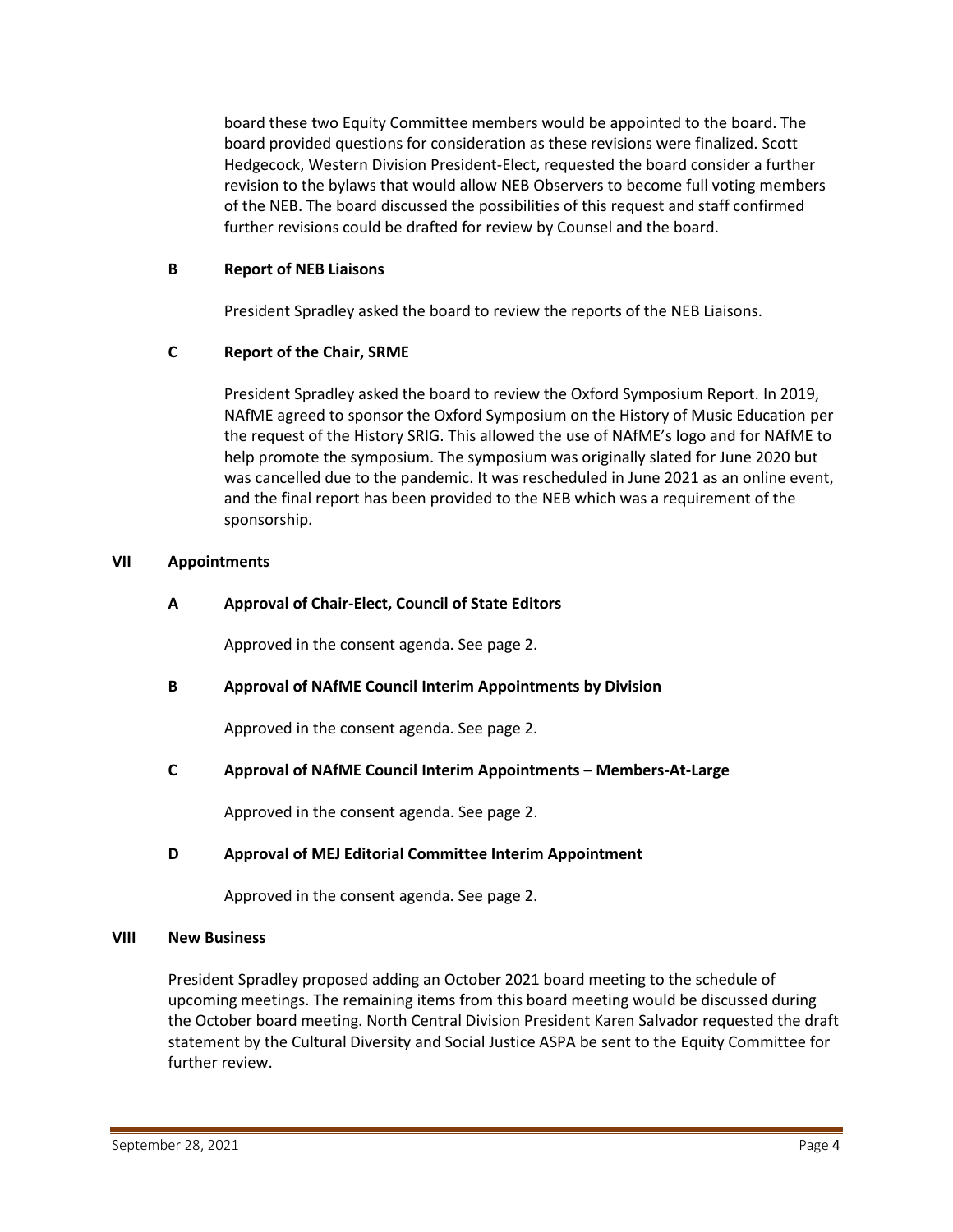# **IX Adjournment**

*IT WAS MOVED BY MULLER, SECONDED BY HODGSON, AND CARRIED UNANIMOUSLY TO ADJOURN THE NATIONAL EXECUTIVE BOARD MEETING ON TUESDAY, SEPTEMBER 28, 2021, AT 8:51 P.M. CENTRAL TIME.*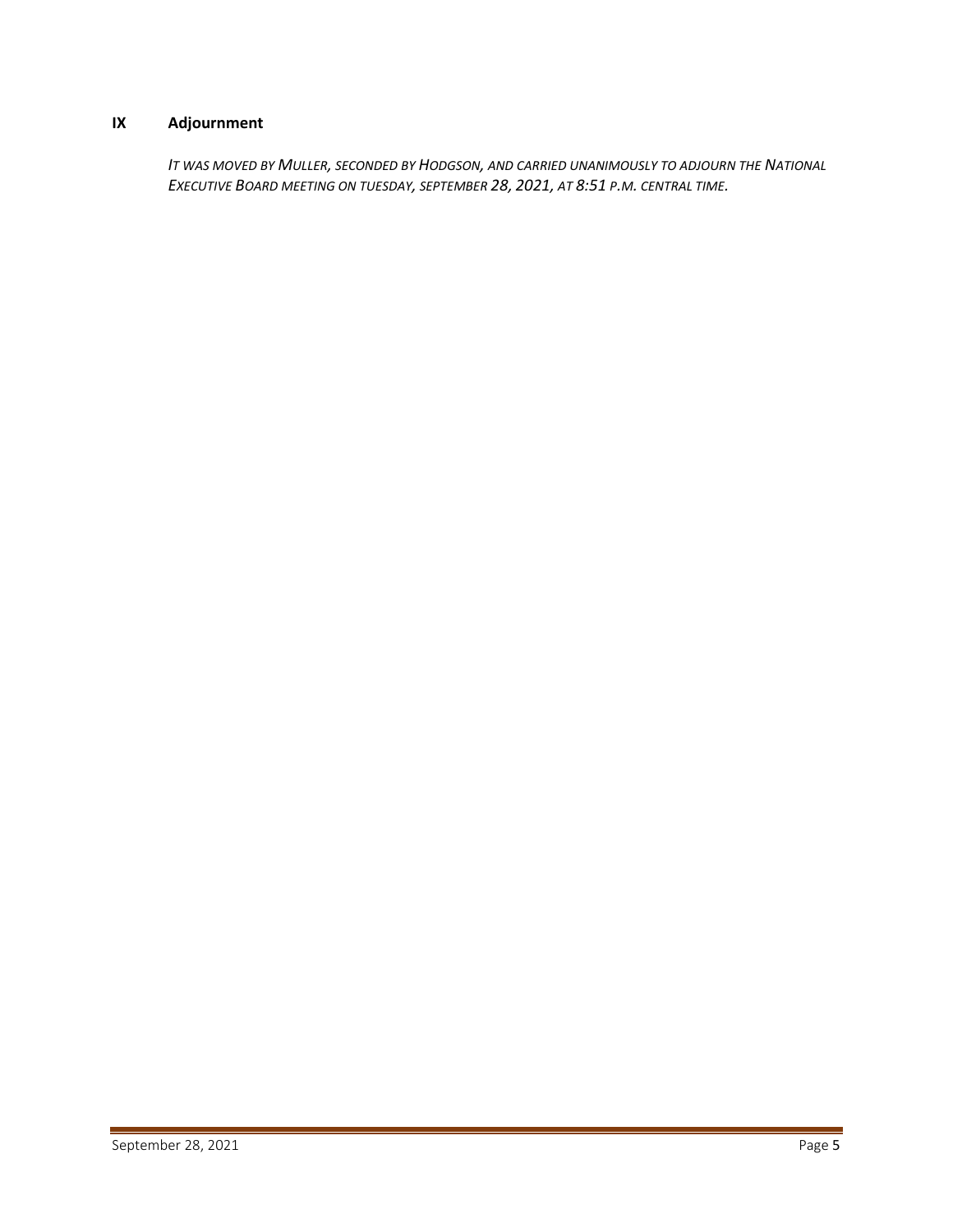Appendix A



# **National Executive Board Agenda Tuesday, September 28, 2021 - 6:00 pm-8:00 pm CENTRAL Virtual Meeting**

| L            | Review & Adoption of Agenda |                                                                    |               |                           |  |  |  |
|--------------|-----------------------------|--------------------------------------------------------------------|---------------|---------------------------|--|--|--|
|              |                             | Confirm the Consent Agenda                                         |               |                           |  |  |  |
|              |                             | Approval of Chair-Elect, Council of State<br>$\circ$               |               |                           |  |  |  |
|              |                             | Editors                                                            | Consent       |                           |  |  |  |
|              |                             | Approval of NAfME Council Interim<br>$\circ$                       |               |                           |  |  |  |
|              |                             | Appointments by Division                                           | Consent       |                           |  |  |  |
|              |                             | Approval of NAfME Council Interim Appointments -<br>$\circ$        |               |                           |  |  |  |
|              |                             | Members-At-Large                                                   | Consent       |                           |  |  |  |
|              |                             | Approval of MEJ Editorial Committee Interim<br>$\circ$             |               |                           |  |  |  |
|              |                             | Appointment                                                        | Consent       | Pages 1-3                 |  |  |  |
| $\mathbf{I}$ | Reports                     |                                                                    |               |                           |  |  |  |
|              | A                           | Report of Chair, Executive Committee                               |               |                           |  |  |  |
|              |                             | <b>Meeting Expectations</b>                                        | Informational | Pages 4-5                 |  |  |  |
|              |                             | <b>Financial Reports</b><br>$\bullet$                              | Informational | Page. 6-14                |  |  |  |
|              |                             | Q4 Quarterly Management Report<br>$\bullet$                        | Informational | Appendix A                |  |  |  |
|              |                             | <b>August High Notes</b><br>$\bullet$                              | Informational | Appendix B                |  |  |  |
|              |                             | Appointment of Auditor                                             | Action        | Pages 15-19               |  |  |  |
|              |                             | <b>MEA Updates</b><br>$\bullet$                                    |               |                           |  |  |  |
|              |                             | Illinois<br>$\bullet$                                              | Informational |                           |  |  |  |
|              |                             | <b>CMEA</b> (Connecticut)<br>$\bullet$                             | Informational | Pages 20-21               |  |  |  |
|              |                             | India<br>$\bullet$                                                 | Informational |                           |  |  |  |
|              |                             | <b>Eastern Division Conference Memorandum</b><br>$\bullet$         |               |                           |  |  |  |
|              |                             | of Understanding (MOU) with NYSSMA                                 | Informational | Pages 22-24               |  |  |  |
|              |                             | <b>Equity Committee Update</b>                                     |               |                           |  |  |  |
|              |                             | <b>RESPECT Project</b><br>$\circ$                                  | Informational |                           |  |  |  |
|              |                             | <b>Diversity Repertoire Task Force</b><br>$\circ$                  | Informational | Pages 25-27               |  |  |  |
|              |                             | Invitation to State MEA Equity Committees Informational<br>$\circ$ |               |                           |  |  |  |
|              |                             | <b>Bylaw Amendment</b>                                             | Discussion    |                           |  |  |  |
|              |                             | <b>Strategic Plan Timeline</b>                                     | Discussion    |                           |  |  |  |
|              | B                           | <b>Report of NEB Liaisons</b>                                      | Informational | Pages 28-32               |  |  |  |
|              | $\mathsf{C}$                | Report of the Chair, SRME                                          |               |                           |  |  |  |
|              |                             | Oxford Symposium Report                                            | Informational | Pages 33-36<br>Appendix C |  |  |  |